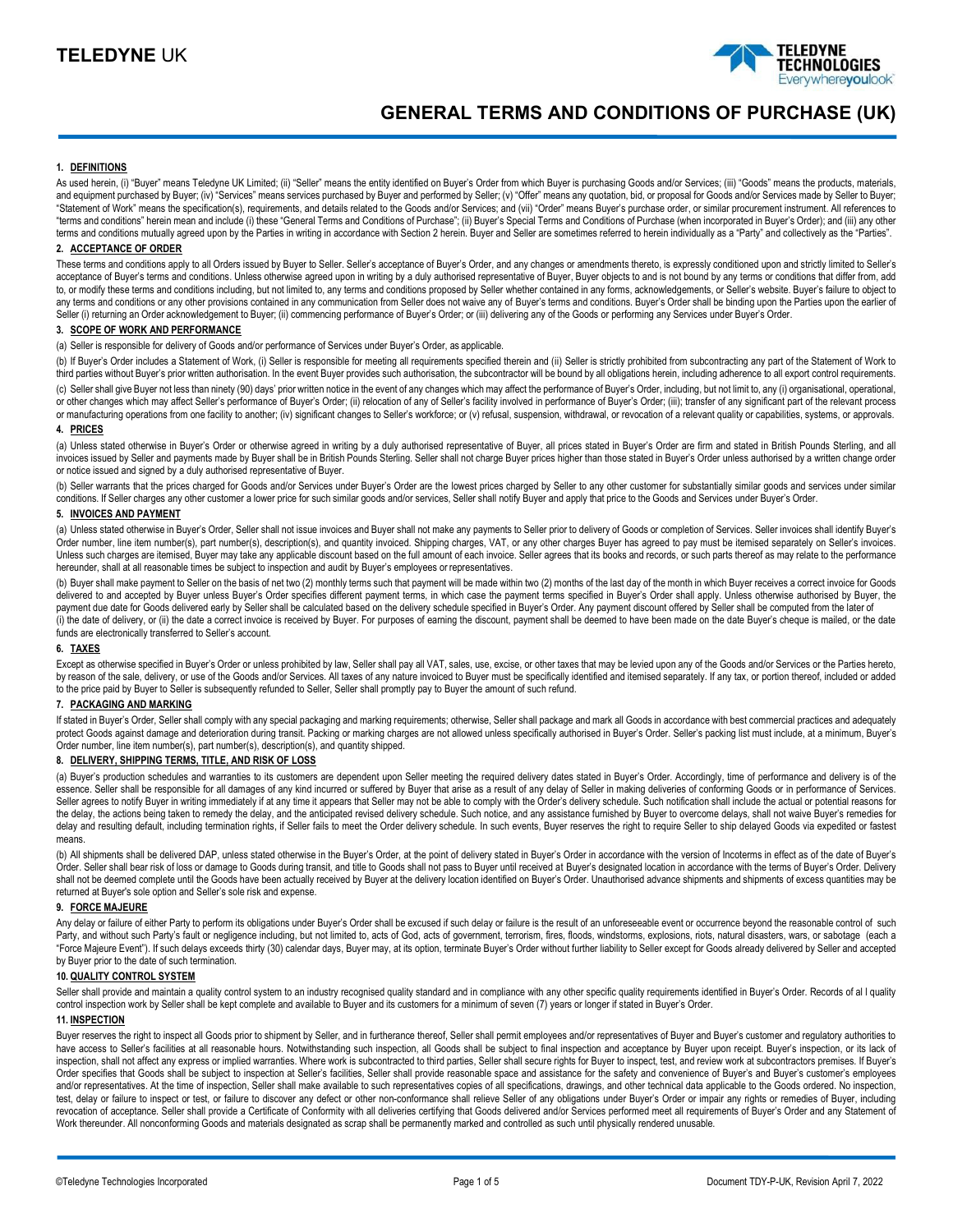## **12. ACCEPTANCE**

Payment for any Goods and Services under Buyer's Order shall not constitute acceptance thereof. Buyer reserves the right to reject and refuse acceptance of Goods that do not conform to the requirements, instructions, specifications, drawings, data, or warranties stated or referenced in Buyer's Order. Nonconforming Goods shall be returned to Seller for full credit, repair, or replacement at Seller's sole risk and expense, including transportation charges and Buyer will suspend payment of any invoice relating such nonconforming Goods. Buyer' acceptance of Goods is not a waiver of Buyer's right to reject and/or return Goods which are subsequently found to not conform to Buyer's Order, or by reason of patent or latent defect, or other breach of warranty, or to make a claim for damages, including manufacturing costs, damage to material or articles caused by improper boxing, crating, or packing, or other damages. Such rights and remedies shall be in addition to any other remedies provided by law.

#### **13. WARRANTIES**

(a) All warranties of Seller, whether created expressly by law or in fact, are incorporated herein by reference, apply to Buyer's Order, and are supplemented by the following express warranties. For a period of twelve (12) months from Buyer's acceptance, or such other period as may be agreed by the Parties in writing or specified in Buyer's Order (the "Warranty Period"), all Goods and/or Services shall (i) conform with any and all specifications, drawings, samples, or other descriptions referenced in and/or furnished with Buyer's Order; (ii) be merchantable, of good design, material, and workmanship; (iii) be new and not contain used or reconditioned material; (iv) be free from defects; (v) be suitable for their intended purpose; (vi) not infringe upon or violate the legal or equitable rights of any third party or out of any licence, franchise, patent, trademark, or other proprietary right, now or hereafter in effect; (vii) be free and clear of any security interests, liens or other encumbrances; and (viii) comply with all applicable laws and regulations.

(b) If Buyer determines there is a defect in the Goods at any time during the Warranty Period, Seller shall, at its sole expense and without delay, repair or replace the defective Goods or, at Buyer's sole option, refund to Buyer the price of the defective Goods. In the event that it is impractical to return the rejected Goods to Seller, Buyer may require Seller to carry out the necessary re-design, repair, modification or replacement as appropriate at Seller's expense where the Goods are located.

(c) Any and all repaired or replaced Goods shall be covered by this warranty for a new period equal to the original Warranty Period. All obligations of Seller hereunder shall survive acceptance of and/or payment for the Goods. Seller shall indemnify and hold Buyer harmless from and against all liability, loss, consequential and incidental damages, and expenses resulting from the breach of any warranty, or resulting from any other act or omission by Seller, its agents, or employees, while in the performance hereof.

(d) If at any time the Goods and/or Services become non-conforming for any reason, Seller must immediately notify Buyer in writing. In addition, if required by Buyer, Seller shall provide Buyer a report identifying the cause of the non-conformance and any additional Goods or Services that may be affected by the defect, and/or the repair action to be taken.

(e) The forgoing warranties, and all other warranties, express or implied, shall survive delivery, inspection, acceptance and payment and shall extend to Buyer's customers at whatever tier.

(f) The rights and remedies granted to Buyer under this Section are in addition to any other rights or remedies provided elsewhere in Buyer's Order or underlaw.

#### **14. COUNTERFEIT PARTS**

(a) As used herein, "Part" means any material, product, component, device, module, assembly, subassembly, or the like sold or delivered by Seller to Buyer either as Goods or as a constituent part of a Goods. "Counterfeit Part" means a Part that is (i) an unauthorised copy or substitute that has been identified, marked, and/or altered by a source other than the Part's legally authorised source and/or has been misrepresented to be an authorised item of the legally authorised source, and/or (ii) previously used parts provided or represented as "new." A Part is a "Suspect Counterfeit Part" if visual inspection, testing, or other information provides reason to believe that the Part may be a Counterfeit Part. As used herein, "authentic" means (i) genuine; (ii) from the legitimate source claimed or implied by the marking and design of the Part offered; and (iii) manufactured by, or at the behest and to the standards of, the manufacturer that has lawfully applied its name and trademark for that model/version of the Part.

(b) Seller represents and warrants that only new and authentic Parts and materials are used in Goods ordered by Buyer and that such Goods contain no Counterfeit Parts. No other Part other than a new and authentic Part shall be used unless approved in advance in writing by Buyer's duly authorised representative. To further mitigate the possibility of the inadvertent use of Counterfeit Parts, Seller shall only purchase authentic parts/components directly from original equipment manufacturers ("OEMs") and original component manufacturers ("OCMs") or through the OEM's/OCM's authorised distributors. Seller shall make available to Buyer, at Buyer's request, OEM/OCM documentation that authenticates traceability of the Parts to the applicable OEM/OCM. Purchase of Parts from independent distributors is not authorised unless first approved in writing by Buyer's duly authorised representative.

(c) Seller shall maintain a documented system (policy, procedure, or other documented approach) that provides for prior notification to Buyer and Buyer's written approval before Parts are procured from sources other than OEMs/OCMs or through the OEM's/OCM's authorised distributors. Seller shall provide copies of such documentation for its system for Buyer's inspection upon Buyer's request. Seller's system shall be consistent with applicable industry standards including, as a minimum, AS5553 for the detection and avoidance of Counterfeit Parts and Suspect Counterfeit Parts.

(d) Acceptance of Buyer's Order constitutes confirmation by Seller that it is the OEM, OCM, or a franchised or authorised distributor of the OEM/OCM for the Goods procured under Buyer's Order. Seller further warrants that OEM/OCM acquisition documentation that authenticates traceability of the Parts is available upon request. Should Seller become aware of a confirmed or suspect Counterfeit Part that, by any means, has been delivered to Buyer or acquired for Buyer's Order whether or not delivered to Buyer, Seller shall notify Buyer in writing as soon as possible but not later than five (5) days of such discovery. Seller shall verify receipt of this notification by Buyer. This requirement shall survive expiration or completion of Buyer's Order. Seller shall be liable for cost of Counterfeit Parts and Suspect Counterfeit Parts and the cost of rework or corrective action that may be required by Buyer to remedy the use or inclusion of such Parts. Seller shall quarantine remaining Suspect Counterfeit Parts and Counterfeit Parts, in inventory and make them available for investigation by appropriate government authorities.

(e) Seller shall flow the requirements of this Section to its subcontractors and suppliers at any tier for the performance of Buyer'sOrder.

#### **15. DATA AND SOFTWARE**

(a) For data other than computer software delivered pursuant to or in connection with Buyer's Order, Seller grants to Buyer, and all others acting on its behalf, a paid-up, non-exclusive, irrevocable worldwide licence, including a right to sublicence to its subcontractors, customers and their end-users, of all such data, including copyrighted data, to reproduce, prepare derivative works, distribute copies to the public, and perform publicly and display publicly, by or on behalf of Buyer for Buyer, its subcontractors', customers' or their end-users' use or performance.

(b) For computer software delivered pursuant to or in connection with Buyer's Order, Seller grants to Buyer, a paid-up, non-exclusive, irrevocable worldwide licence, including a right to sublicence to its subcontractors, customers and their end-users, of all such computer software, including copyrighted or patented software, to reproduce, prepare derivative works, and perform publicly and display publicly, by or on behalf of Buyer for Buyer, its subcontractors', customers' or their end-users' own use or performance.

#### **16. CHANGES**

(a) Buyer may at any time, by a written change order or similar instrument issued by a duly authorised representative of Buyer, make changes within the general scope of Buyer's Order including, but not limited to, changes to (i) specifications, drawings, designs, or description of Services; (ii) method of shipment or packaging; (iii) reasonable adjustments in quantities or delivery schedules or both; and (iv) place of delivery. Seller shall comply promptly with such direction.

(b) If Buyer's change order causes an increase or decrease in the cost of performance or in the time required for performance, an equitable adjustment may be made to the Order price and/or delivery schedule and Buyer's Order shall be modified in writing accordingly. Any claim for adjustment under this Section shall be deemed waived unless asserted in writing within twenty (20) days from the date of receipt by Seller of the change order, provided, however, that Buyer in its sole discretion may receive and act upon such claim submitted at any time prior to final payment under Buyer's Order. Any such claim must set forth the amount of any increase or decrease in the cost of performance resulting from the change in the format and detail reasonably specified by Buyer. Failure to agree upon an equitable adjustment shall not relieve Seller from proceeding without any delay in performance of Buyer's Order as changed. Where the cost of property made obsolete or excess as a result of a change order is included in Seller's claim for adjustment pursuant to this Section, Buyer shall have the right to prescribe the manner of disposition of such property.

(c) Buyer's engineering and technical personnel may from time to time render assistance, give technical advice, or exchange information with Seller's personnel in relation to Buyer's Order. Such assistance, advice, and/or exchange of information shall not be construed as Buyer's consent or authority to effect any changes to Buyer's Order or the Goods and/or Services provided thereunder. Under no circumstances shall any resulting change in Goods and/or Services or provisions of Buyer's Order be binding upon Buyer unless incorporated as a change in accordance with paragraph (a) above.

(d) Seller shall provide Buyer not less than sixty (60) days' prior written notice of any organisational, operational, or other changes that may affect Seller's performance of Buyer's Order including, but not limited to (i) the relocation of any of Seller's facilities involved in the manufacture Goods under Buyer's Order; (ii) any significant changes in Seller's processes or manufacturing operations affecting the Goods; (iii) any significant changes to Seller's workforce that impacts Buyer's Order; (iv) any changes to suppliers or subcontractors; and (v) the refusal, suspension, withdrawal, or revocation of a relevant quality or manufacturing approvals or certifications.

#### **17. PRODUCT SUPPORT OBLIGATIONS**

Seller shall maintain the ability to provide, and shall provide, product support for the Goods which shall include, without limitation; (i) assuring that subcomponents and materials are available; (ii) maintaining tooling and other production capability; and (iii) reengineering components or systems to address obsolescence for a period of not less than seven (7) years after the last delivery under Buyer's Order. If Seller discontinues the production of any Goods at any time within two (2) years after the final delivery of such Goods under Buyer's Order, Seller shall give Buyer at least one hundred and eighty (180) days' prior written notice of such discontinuance. Seller shall accept Orders from Buyer for such quantity of Goods as required by Buyer, at the prevailing quality and at no more than the prevailing price until Buyer has secured an acceptable alternative source of supply or, at Buyer's option, agree free access rights to Buyer or a third party designated by Buyer to the intellectual property in the Goods.

## **18. STOP WORK**

Buyer may direct Seller to stop work on Buyer's Order for up to ninety (90) days in accordance with any written notice received from Buyer, or for such longer period of time as the Parties may agree. In such event, Seller shall take all reasonable steps to minimise the incurrence of costs allocable to Buyer's Order to auring the period of work stoppage. Within such period, Buyer shall either terminate Buyer's Order in accordance with the termination provisions herein or direct Seller to continue performance of Buyer's Order by providing written notice to Seller. In the event a stop work continues beyond the ninety (90) day period, an equitable adjustment to the price, delivery schedule, or other provision(s) to the extent impacted by the stop work shall be made in accordance with the principles of the "Changes" Section herein.

#### **19. CANCELLATION; TERMINATION FOR CONVENIENCE**

(a) Buyer may cancel or terminate performance or work under Buyer's Order in whole or in part for any reason by providing written notice to Seller. Upon receipt of such notice, Seller shall (i) stop work on the date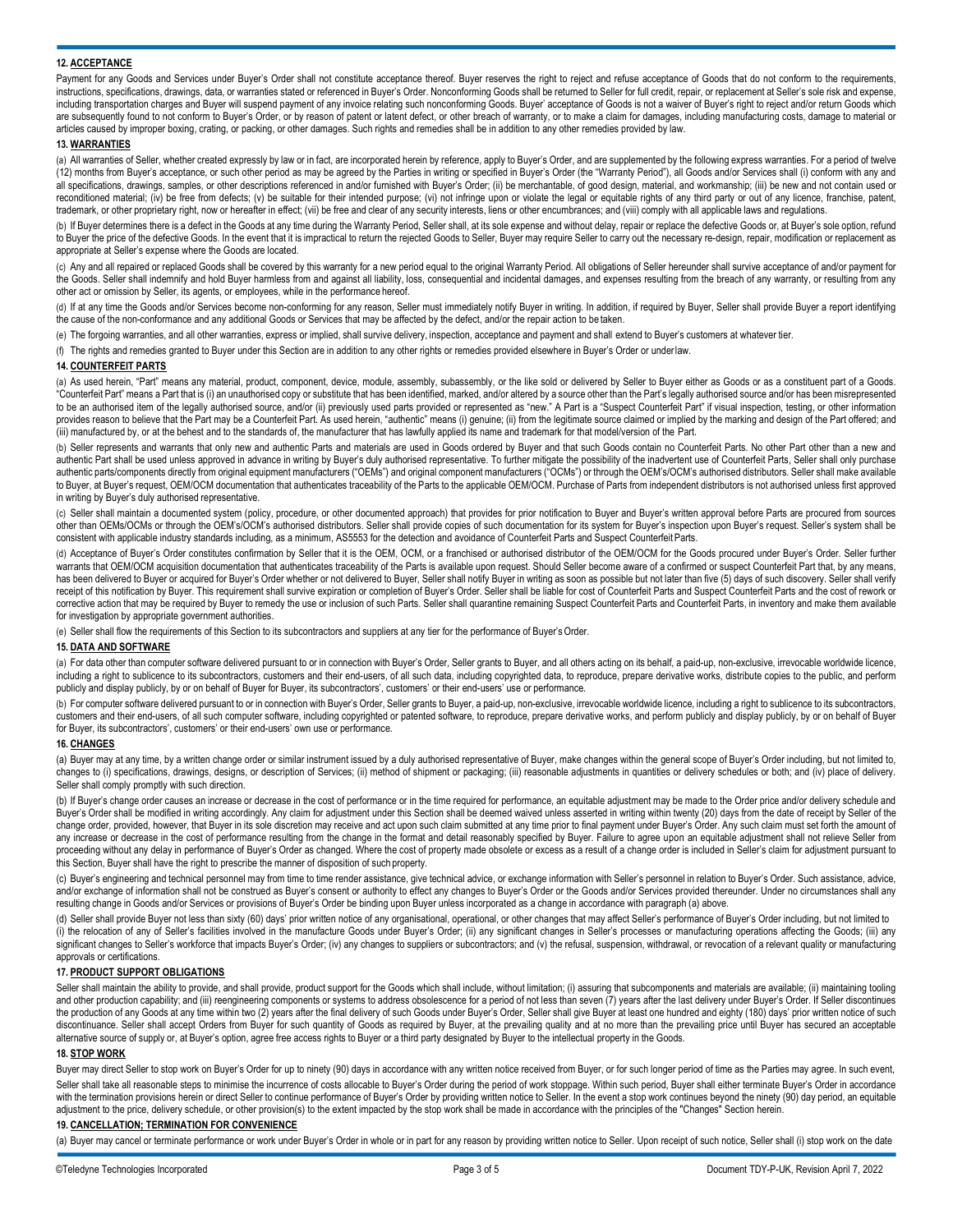and to the extent specified in the notice; (ii) terminate all lower-tier purchase orders and subcontracts to the extent they relate to the terminated work; (iii) promptly advise Buyer of the quantities of materials and work-in-process on hand or purchased prior to termination and the most favourable disposition that Seller can make thereof; (iv) comply with Buyer's instructions regarding transfer and disposition of title of such material and work-in-process; and (v) submit all Seller's claims resulting from such termination within sixty (60) days of the date of the notice oftermination.

(b) Buyer shall have the right to check such claims at any reasonable times by inspecting and auditing the records, facilities, work-in-process, and materials of Seller relating to Buyer's Order. Buyer shall pay the Order price for completed Goods accepted by Buyer and the substantiated cost to Seller of raw materials and work-in-process allocable to the terminated work based on any audit Buyer may conduct under generally accepted accounting principles, less (i) the reasonable value or cost (whichever is higher) of any items used or sold by Seller without Buyer's consent; (ii) the agreed value of any items used or sold by Seller with Buyer's consent; and (iii) the cost of any defective, damaged, or destroyed work or material.

(c) Buyer shall make no payment for finished work, work in process, or raw material fabricated or procured by Seller in excess of Buyer's Order. Payments made under this Section shall not exceed the aggregate price specified in Buyer's Order, less payments otherwise made or to be made, and downward adjustments shall be made for costs of raw materials and work-in-process to reflect any indicated loss on the entire Order had it been completed. Payment made under this Section constitutes Buyer's sole liability in the event Buyer's Order is terminatedhereunder.

## **20. TERMINATION FOR DEFAULT**

(a) Buyer may, by written notice to Seller, terminate Buyer's Order for default in whole or in part if (i) Seller fails deliver the Goods or to perform the Services within the time specified in Buyer's Order or any extensi authorised by Buyer unless such failure is the result of a Force Majeure Event as defined above; (ii) Seller fails to make progress so as to endanger performance of Buyer's Order; (iii) Seller fails to perform any of the provisions of Buyer's Order; (iv) Seller makes any significant change to its processes or manufacturing operations which, in the sole opinion of Buyer, adversely affects the Goods; (v) Seller experiences any refusal, suspension, withdrawal, or revocation of a relevant quality or manufacturing approvals or certifications; or (vi) Seller is adjudicated bankrupt, files a petition for bankruptcy, makes an assignment for the benefi of creditors, or if an action under any law for the relief of debtors is taken.

(b) Buyer's right to terminate Buyer's Order under subparagraphs (a)(ii) and (a)(iii) above may be exercised if Seller does not cure such failure within ten (10) days (or more if authorised in writing by Buyer) after receipt of Buyer's notice specifying the failure. If Buyer terminates Buyer's Order in whole or in part, Buyer may acquire Goods or Services similar to those terminated from a third party, and Seller shall be liable to Buyer for any excess costs for those Goods or Services. However, Seller shall continue any portion of the work not terminated by Buyer.

(c) Except for defaults of vendors or subcontractors at any tier, Seller shall not be liable for any excess costs if the failure to perform Buyer's Order arises as a result of a Force Majeure Event, as defined above.

(d) Buyer may require Seller to transfer title and deliver to Buyer, as directed by Buyer, any completed Goods, partially completed Goods, and materials, parts, tools, dies, fixtures, plans, drawing, information, and contract rights (collectively referred to as "Manufacturing Materials" in this Section) that Seller has specifically produced or acquired for the terminated portion of Buyer's Order. Upon direction of Buyer, Seller shall also protect and preserve property in its possession in which Buyer has an interest. Buyer shall pay the Order price for completed Goods delivered and accepted. Seller and Buyer shall agree on the amount of payment for the partially completed Goods and Manufacturing Materials delivered and accepted and for the protection and preservation of the property. Buyer may withhold from these amounts any sum that Buyer determines to be necessary to protect Buyer against loss because of outstanding liens or claims of former lien holders. If, after termination, it is determined that Seller was not in default, or that the default was excusable, the rights and obligations of the Parties shall be the same as if the termination had been issued for the convenience of Buyer. The rights and remedies of Buyer in this Section are in addition to any other rights and remedies provided by law, or under Buyer's Order.

#### **21. CONFIDENTIALITY**

(a) Buyer may disclose to Seller certain Confidential Information, as defined herein, to facilitate Seller's performance of Buyer's Order. All Confidential Information and any other technical information provided by Buyer to Seller shall at all times be and remain the property of Buyer and shall only be used by Seller in connection with Seller's performance of Buyer's Order. Unless agreed otherwise, Seller shall return all copies of Confidential Information provided by Buyer upon completion of Buyer's Order, unless agreed otherwise in writing by Buyer, or at any time upon Buyer's request. "Confidential Information", as used herein, includes, but is not limited to, specifications, drawings, designs, technical data, data sheets, schematics, diagrams, configurations, business, financial, statistical, and commercial information, formulae, analyses, trade secrets, ideas, methods, processes, know-how, software, and computer programs.

(b) Seller hereby agrees that any Confidential Information disclosed by Buyer (i) shall be maintained in a secure location; (ii) shall not be copied without the prior written approval of Buyer; (iii) shall be used by Seller solely to facilitate performance of Buyer's Order; and (iv) shall only be disclosed to Seller's employees on a need-to-know basis. Seller shall not disclose Buyer's Confidential Information to any third parties including, but not limited to, Seller's agents, consultants, vendors, suppliers, or subcontractors, without the prior written approval of Buyer. In the event Buyer provides Seller with written approval to disclose Confidential Information to a third party, Seller shall ensure all third parties are bound by terms and conditions consistent with this Section prior to receiving such information. If it becomes necessary for Seller to disclose Buyer's Confidential Information to a third party as a result of a requirement of law or regulation, such Confidential Information may be disclosed only to the extent required by law or regulation and, if so permitted, no earlier than five (5) business days after Seller provides Buyer with written notification of the requirement for such disclosure. Unless agreed otherwise, Seller shall return all copies of Confidential Information provided by Buyer upon completion of Buyer's Order or at any time upon Buyer's request.

(c) The obligations of confidentiality and restrictions on the use and disclosure of Confidential Information specified in these terms and conditions do not apply to any information that (i) is lawfully and rightfully alre in the possession of Seller without obligation of confidentiality at the time of receipt from Buyer; (ii) is independently developed by Seller without use or reference to the Confidential Information as evidenced by tangible evidence; (iii) appears in any printed publication or patent, or is in the public domain, except as a result of a breach of these terms and conditions by Seller; or (iv) is lawfully and rightfully received, free o restrictions, by Seller from a third party not known by Seller to be under any nondisclosure or confidentiality obligation or to havemisappropriated or otherwise unlawfully obtained such information.

(d) Except as required by law or regulation, no news releases, public announcements, or advertising materials regarding Buyer's Order shall be issued by Seller without the prior written consent of Buyer. Seller shall extend this restriction to all lower-tier vendors and subcontractors involved in the performance of Buyer's Order.

#### **22. PATENT INDEMNITY**

Seller agrees, upon receipt of notification, to promptly assume full responsibility for the defence of any suit or proceeding which may be brought against Buyer, its parent, subsidiaries or affiliates, constituent companies, agents, customers, subcontractors, or suppliers for alleged infringement of any United States, United Kingdom, or foreign patent, copyright, or trademark, as well as for the alleged unfair competition resulting from similarity in design, trademark, or appearance of Goods, by reason of the use or sale of any Goods or processes furnished under Buyer's Order, except for Goods manufactured or processes developed entirely from Buyer's designs. Seller further agrees to indemnify Buyer against any and all losses and damages, including court costs and attorney's fees, resulting from the bringing of such suit or proceeding, including any settlement or decree of judgment entered therein. Buyer may be represented by and actively participate through its own counsel in any such suit or proceeding, if it so desires. Seller's obligation hereunder shall survive acceptance of the Goods or processes and payment by Buyer and expiration or completion of Buyer's Order.

#### **23. PROPRIETARY RIGHTS**

(a) Unless otherwise agreed in writing, all tangible and intangible property including, but not limited to, information or data of any description, drawings, computer software, know-how, documents, trademarks, or copyrights ("Buyer's Intellectual Property") provided by Buyer to Seller, or paid for by Buyer under Buyer's Order, shall be and remain the property of Buyer. Buyer hereby grants a limited licence to Seller to use any such Buyer's Intellectual Property solely for the purposes of performing Buyer's Order. This licence is non-assignable, and may be terminated with or without cause by Buyer at any time.

(b) Seller agrees to assign to Buyer any invention, improvement, discovery, ideas, works of authorship, or data, whether or not patentable, conceived or reduced to practice in the performance Buyer's Order by any person employed by or working under the direction of Seller, and Buyer shall own exclusively all rights thereto, including all patent rights, copyrights, moral rights, rights in proprietary information, trademark rights, and other intellectual property rights. All such intellectual property that is protectable by copyright (i) shall be considered work(s) made for hire for Buyer; or (ii) Seller shall grant Buyer "first owner" status related the work(s) under local copyright law where the work(s) was created; or (iii) if the Governing Law, as defined herein, does not allow Buyer to gain ownership of such intellectual property, Seller agrees to grant to Buyer an exclusive, perpetual, royalty-free, irrevocable, transferable licence for such intellectual property.

(c) Buyer recognises and agrees that, unless otherwise agreed in writing between the Parties, the above rights and ownership of such rights shall not extend to or encompass any intellectual property owned, developed, or conceived by Seller prior to, or not in connection with, Buyer's Order.

## **24. BUYER-OWNED PROPERTY**

(a) If Buyer furnishes Seller with material or equipment including, but not limited to, tools, jigs, designs, dies, moulds, fixtures, test equipment, or other property owned or paid for or agreed to be paid for by Buyer ("Buyer-Owned Property"), title thereto shall remain or vest in Buyer, and Seller shall label and identify all Buyer-Owned Property as Buyer's property. Seller must examine all Buyer-Owned Property furnished by Buyer to ascertain its suitability for the purpose. All Buyer-Owned Materials shall (i) be used only for performance of Buyer's Order; (ii) at all times be properly protected and maintained by Seller to ensure it is kept free from damage, deterioration, contamination and misuse; (iii) be covered, at Seller's expense, by adequate liability, damage, and fire insurance for the replacement cost; (iv) not be commingled with the property of Seller or others; (v) not be moved from Seller's premises without prior written authorisation of Buyer; and (vi) upon Buyer's request, be immediately returned to Buyer at Seller's expense in good condition, reasonable wear and tear excepted. Seller shall assume all risk of loss or damage to Buyer-Owned Materials while they are in the custody of Seller. Seller shall be responsible for any loss, damage, or destruction to such Buyer-Owned Property. All Buyer-Owned Property shall be held where Buyer instructs. Buyer reserves the right to enter any premises, upon prior notice, where Buyer-Owned Property is located in order to inspect, stock check, or obtain the return to Buyer such Buyer-Owned Property.

(b) In the event that materials and/or equipment have only been partly funded by Buyer, Buyer and Seller shall jointly own the material and/or equipment in proportion to their respective funding. In circumstances where Buyer terminates the Order, Buyer, at its sole option, may become the sole owner of the partly funded material and/or equipment upon payment of a reasonable sum taking into account Seller's investment in the material and/or equipment tooling and its current condition.

## **25. INDEMNIFICATION**

Seller agrees to indemnify, defend, and hold harmless Buyer, its officers, directors, employees, and representatives (the "Buyer Parties") from and against any and all liabilities, losses, expenses, liens, claims, demands, and causes of action for death, personal injury, or property damage arising from any negligent act or omission of Seller in the performance of Buyer's Order.

**26. INSURANCE**

(a) If Buyer's Order provides for Services or work to be performed by Seller, or if Seller's employees, representatives, agents, vendors, or subcontractors, are required to perform work on property owned and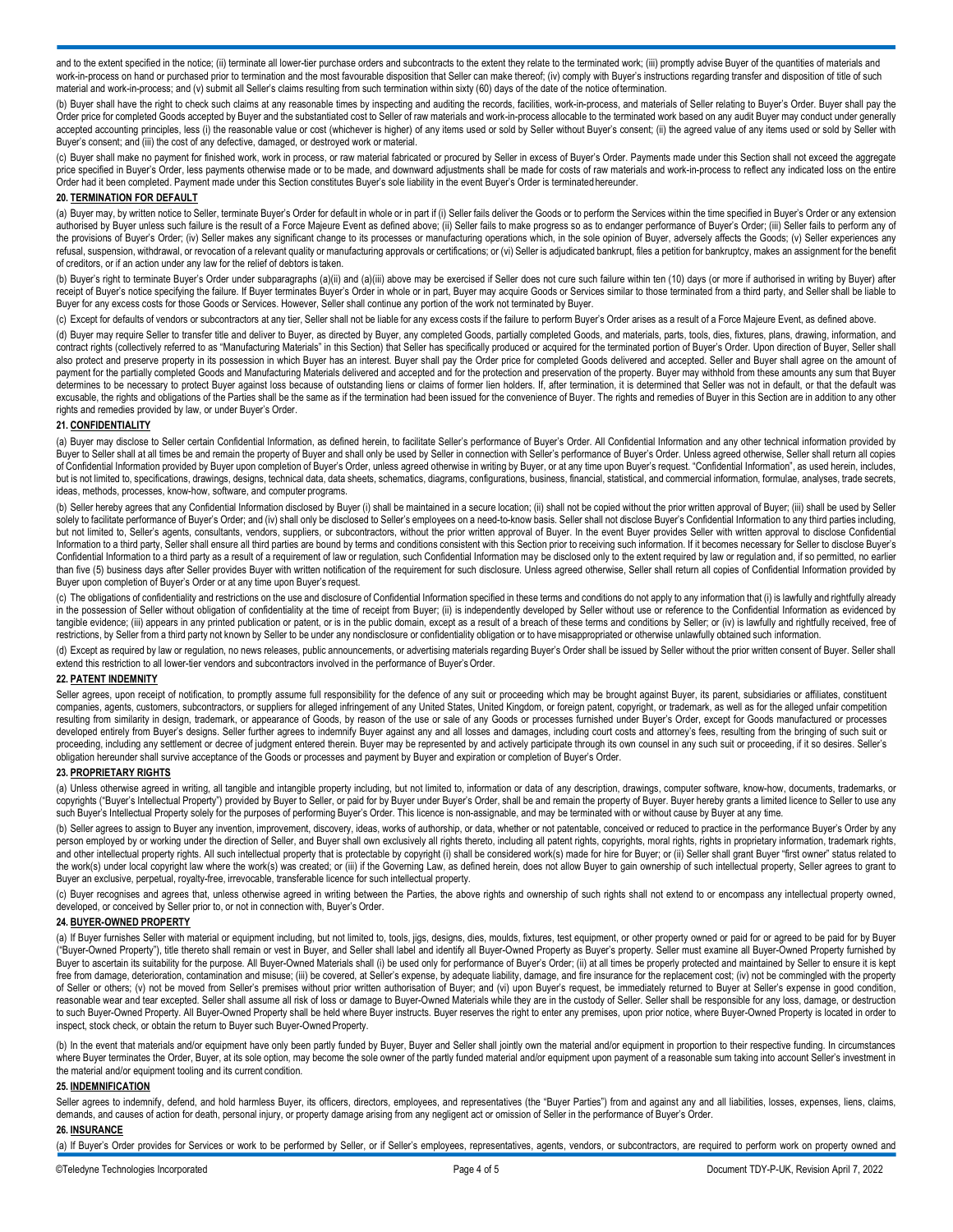controlled by Buyer or on property of third-parties, Seller shall procure and maintain insurance coverage with carriers reasonably satisfactory to Buyer, including (i) Workers' Compensation insurance with statutory limits, as required by the state in which the Services or work are to be performed; (ii) Employer's Liability insurance with limits of no less than eight hundred thousand GBP (£800,000.00) per occurrence; (iii) Commercial General Liability insurance with limits of no less than one million GBP (£1,000,000.00) per occurrence covering liability for bodily injury and property damage; (iv) Automobile Liability insurance coverage with a limit of no less than eight hundred thousand GBP (£800,000.00) per accident; and (v) Excess or Umbrella Liability insurance coverage with a limit of no less than one million GBP (£1,000,000.00) per occurrence in excess of each of the above mentioned policies.

(b) All liability insurance policies shall name Buyer, its officers, directors, employees, affiliates, successors, and assigns, as additional insureds. Seller shall provide evidence of the required insurance coverages and file with Buyer a Certificate of Insurance reasonably acceptable to Buyer prior to commencement of Services or work. The insurance policies and coverages required by this Section shall contain a provision that any such policies shall not be cancelled, allowed to expire, or reduces the coverages or limits in any manner unless at least thirty (30) days' prior written notice has been given to Buyer. Seller shall waive all rights of subrogation against Buyer under the foregoing policies. All insurance coverages shall be provided by insurance companies having ratings of A-/VII or better in the Best's Key Rating Insurance Guide (latest edition in effect at the latest date stated in the Certificate of Insurance referred to herein).

(c) Failure to obtain and maintain the required insurance shall constitute a material breach of Buyer's Order and Seller shall be liable to Buyer for any and all costs, liabilities, damages, and penalties (including attorneys' fees, court, and settlement expenses) resulting from such breach, unless a written waiver of the specific insurance requirement is provided to Seller by Buyer.

## **27. LIMITATION OF LIABILITY**

Except for (i) infringement of third party patents and intellectual property and (ii) violations of law, under no circumstances shall Buyer be liable for any consequential, special, incidental, indirect, multiple, administ or punitive damages, or any damage of an indirect or consequential nature arising out of or related to its performance under Buyer's Order including, without limitation, loss of use, loss of revenues, loss of anticipated profits, and cost of capital, whether based upon breach of Buyer's Order, warranty, negligence, or any other type of Claim, and whether grounded in tort, contract, civil law, or other theories of liability, including strict liability, even if advised in advance of the possibility of such damages. Buyer's total liability arising from or related to Buyer's Order including, but not limited to, its liability for indemnity, defence, and hold harml obligations under Buyer's Order, is limited to no more than the amount paid by Buyer to Seller under Buyer's Order, and Seller agrees to indemnify Buyer for any excess amounts. To the extent that this limitation of liability conflicts with any other Section or provision herein, such provision shall be regarded as amended to whatever extent required to make such provision consistent with this Section.

#### **28. NOTICE TO BUYER OF LABOUR DISPUTES**

Whenever Seller has knowledge that any actual or potential labour dispute is delaying or threatens to delay the timely performance of Buyer's Order, Seller shall immediately give notice to Buyer thereof, including all relevant information with respect thereto.

#### **29. ETHICS AND VALUES**

Buyer is committed to uncompromising ethical standards, strict adherence to laws and regulations, and customer satisfaction. Seller agrees to review Buyer's Ethics Code of Conduct for Service Providers (available at <https://www.teledyne.com/who-we-are/ethics>) and fully comply with comply with such Ethics Code of Conduct and all applicable laws and regulations. Seller is encouraged to communicate any concerns or questions regarding the ethics and values of Buyer via the Teledyne Corporate Ethics Website at www.teledyne.ethicspoint.com

#### **30. ORDER OF PRECEDENCE**

The following order of precedence shall apply in the event of an inconsistency within Buyer's Order and its related documents, as applicable: (i) Buyer's Order; (ii) Buyer's Special Terms and Conditions of Purchase; (iii) Buyer's General Terms and Conditions of Purchase; (iv) the Specification; and (v) the Statement of Work or Scope of Services. Any inconsistencies between any documents must be clarified and agreed with (iii) Buyer's Buyer.

#### **31. COMPLIANCE WITH LAW**

(a) Seller warrants and represents that the provision and shipment of Goods and/or the provision of Services or work to be performed by Seller under Buyer's Order are in compliance with all applicable laws, orders, rules, ordinances, and requlations including, but not limited to, (i) all U.K. and international prohibitions on child labour, forced labour, slavery, and human trafficking; (ii) all laws, rules, and requlation with respec the environment; and (iii) all laws and regulations of Seller's place of performance.

(b) Sellers that furnish any materials identified on any governmental agency's list of hazardous substances must furnish a Material Safety Data Sheet (MSDS) with the delivery of the material in a form and manner that conforms with the requirements of such governmental agency.

(c) Seller warrants and represents that it has and shall maintain all registrations, licences and permits required for the performance ofBuyer's Order.

(d) Seller shall not offer or give a kickback or gratuity (in the form of entertainment, gifts, or otherwise) to any employee of Buyer for the purpose of obtaining or rewarding favourable treatment. By accepting Buyer's Order, Seller warrants and represents that it has not made or solicited, and shall not make or solicit, kickbacks in violation of the United States Foreign Corrupt Practices Act (FCPA), 15 U.S.C. §§ 78dd1 through 78dd3, as amended, the Anti-Kickback Act of 1986 (41 USC 51-58), the U.K. Bribery Act, the U.K. Proceeds of Crime Act 2002, and the U.K. Anti-Terrorism Crime and Security Act 2001, and any equivalent legal requirements, the anticorruption laws, regulations and policies of the home country of Seller, and/or the anticorruption laws, regulations and policies of any other country with jurisdiction over the activities in the performance of Buyer's Order.

(e) All of the provisions stated in subparagraphs (a) through (c) of this Section are incorporated by reference as part of Buyer's Order. Any modification or amendment to Buyer's Order shall be deemed a recertification of the accuracy and truthfulness of the foregoing representations and warranties herein. If at any time Seller becomes aware of information or circumstances that suggest any of the representations, warranties, and covenants referenced in this Section may not be accurate, it shall notify Buyer immediately in writing, but not more than five (5) days after becoming aware of such circumstances. Seller further agrees to indemnify Buyer against any loss, cost, liability, or damage whatsoever, including attorney's fees, which may result from Seller's violation of thisSection.

# **32. CONFLICT MINERALS**

Upon request of Buyer, Seller shall determine whether any Goods contain tin, tantalum, tungsten, gold or any other materials that are designated under applicable rules of the United States Securities and Exchange Commission ("SEC") as a "conflict mineral". If no Goods contain one or more conflict minerals that are necessary to the functionality or production of such Goods within the meaning of applicable SEC rules and interpretations, Seller shall, upon request, certify same to Buyer. If any Goods contain one or more conflict minerals, Seller shall certify to Buyer the country of origin of any such conflict mineral(s) or that the confli mineral(s) came from recycled or scrap sources within the meaning of those terms under applicable SEC rules. If Seller is unable to identify the country of origin, and the conflict mineral(s) in question did not come miner from recycled or scrap sources, Seller shall in good faith conduct an inquiry of its relevant suppliers as to the country of origin of such conflict mineral(s), and such inquiry shall comply with then- existing standards under SEC rules for the conduct of a reasonable country of origin inquiry. In the event that Seller is or becomes aware that any conflict mineral(s) that are necessary to the functionality or production of any Goods originated from a "covered country" within the meaning of the SEC's conflict minerals rules and did not come from recycled or scrap sources, Seller shall make a good faith effort to determine whether such conflict minerals came from a processing facility certified as conflict free by a recognised industry group that requires an independent private sector audit of the smelter or from an individual processing facility that has obtained an independent private sector audit that is publically available, and to provide written documentation of such determination. Seller shall also take such additional actions and provide such additional information requested by Buyer as may be necessary in order for Buyer to be or remain compliant with applicable laws, rules and regulations relating to conflict minerals.

#### **33. SUPPLY CHAIN SECURITY**

Buyer supports internationally recognised initiatives to secure the commercial supply chain (e.g., AEO, WCO SAFE Framework of Standards, or relevant equivalent standards) so as to assure freight and/or merchandise is not compromised contrary to applicable laws. Upon Buyer's request, Seller agrees to inform Buyer of Seller's status regarding any such initiatives. Seller shall use reasonable commercial efforts to (i) implement reasonable security control standards to ensure the integrity and correctness of merchandise and accompanying commercial documentation related to relative to Buyer's Order; (ii) implement procedures to protect against un-manifested material being introduced into the supply chain; (iii) implement safeguards to resist unlawful entry to Seller's facilities and to protect against outside intrusion; (iv) implement measures for positively identifying employees, visitors, and vendors and to prevent unauthorised access to information technology systems; (v) to the extent required by applicable laws, conduct employment screening of prospective employees to include periodic background checks and application verifications; (vi) provide security awareness education and training for employees covering cargo integrity and determining and addressing unauthorised access and communications protocols for notifying policing agencies when suspected or known illegal activities are present; and (vii) implement reasonable steps to protect against the introduction of unauthorised personnel and material in conveyance (e.g., containers, trucks, drums, etc.) destined to Buyer. If, as a result of facilitating a shipment to Buyer, Seller suspects a supply chain security breach or concern after dispatch from its facility, Seller is obligated to notify Buyer immediately. Buyer shall cooperate with Seller's assessment of its supply chain security and review of security measures.

## **34. EXPORT COMPLIANCE: NON-U.S. GOODS AND SERVICES**

The shipment of Goods, provision of Services, and delivery and use of technical information under Buyer's Order are subject to all decrees, statutes, laws, legislation, rules, and regulations of the United Kingdom which govern export, re-export, or otherwise pertain to the export controls of the United Kingdom, the country of Seller, and any other country in which the Goods are manufactured, transferred, sold, shipped, or exported, including, but not limited to the rules and regulations of the U.K. Export Control Organisation (ECO) of the Department for Business, Energy and Industrial Strategy (BEIS). Seller hereby agrees to indemnify Buyer for all liabilities, penalties, losses, damages, costs, or expenses that may be imposed on or incurred by Buyer in connection with any violations of such laws and regulations by Seller.

## **35. EXPORT COMPLIANCE: U.S. GOODS AND SERVICES**

(a) All Goods manufactured, transferred, sold, shipped, or exported in, from or to locations in the United States are subject to the export controls of the United States including, but not limited to, (i) the U.S. Departme of Commerce Export Administration Regulations (EAR) and (ii) the U.S. Department of State International Traffic in Arms Regulations(ITAR).

(b) Information furnished to Seller under Buyer's Order may contain technical data, as defined in ITAR Section 120.10. Seller is advised and hereby acknowledges that such technical data, relating to export controlled items appearing on the U.S. Munitions List (USML) at ITAR Section 121, may not be exported, disclosed, or transferred, as defined in ITAR Section 120.17, to any foreign person (whether in the United States or abroad), as defined in ITAR Section 120.16, without first complying with all relevant requirements of ITAR Sections 120-130 (22 CFR 120-130), including the requirement for obtaining any written export authorisation from the United States Department of State, Directorate of Defense Trade Controls (DDTC), or otherwise make and document the determination that an ITAR licensing exemption applies, as the case may be. A downloadable copy of the ITAR is accessible at the DDTC web site at [www.pmDDTC.state.gov.](http://www.pmddtc.state.gov/)

(c) If performance under Buyer's Order requires Seller to export, as defined in ITAR Section 120.17, temporarily import into the United States, as defined in ITAR Section 120.18, or re-export or retransfer, as defined